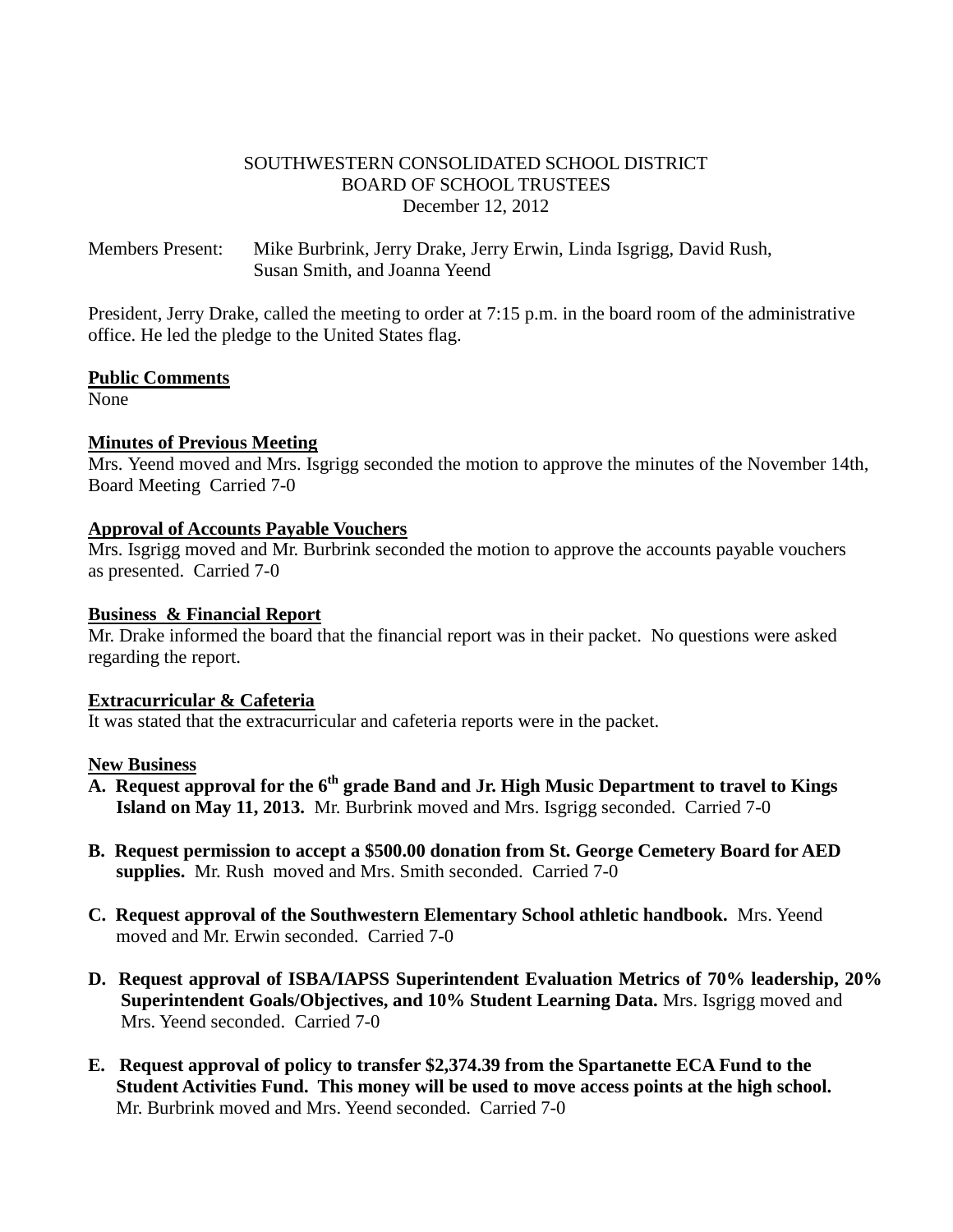- **F. Request approval to apply for two IDOE grants: The Innovation Grant and the Excellence in Performance Awards for Teachers Grant.** Mrs. Yeend moved and Mr. Burbrink seconded. Carried 7-0
- **G. Request approval to transfer year-end appropriations, inter-fund transfers, and pay year-end claims.** Mrs. Yeend moved and Mrs. Isgrigg seconded. Carried 7-0

## **Other**

**H. Request permission to accept the donation of \$50.00 from Bengal Christian Church Missions to be used wherever needed.** Mr. Burbrink moved and Mrs. Smith seconded. Carried 7-0

#### **Reports and Presentations**

Mr. Chase, high school principal, told the board why our technology access points need to be moved to get stronger Wi-Fi reception. Mr. Days has good reception outside of his room and has been working with his students on the netbooks. Some of the teachers are using Google to assess what students know quickly which he spoke about at our last meeting. Many of the high school teachers are creating websites to differentiate instruction.

Mrs. Noesges, elementary principal, reported an attendance rate of 97.29% with 71 students with perfect attendance. Her newsletter is enclosed.

**Other**

None

# **Personnel**

#### **A. Leaves**

Angela Anspaugh, elementary teacher, is requesting a maternity leave (FMLA) beginning approximately April 1, 2013.

Russell Swift, English Teacher at Jr./Sr. High School will continue his medical leave to use the remainder of his leave days. Mr. Swift's retirement will be effective at the end of his leave days.

Mike Swigert would like to use FMLA sporadically throughout the 2012-13 school year.

# **Resignations**

Kyla Stratton, Visual Arts Teacher at Jr./Sr. High School, resigned effective November 28, 2012.

Eric Degelow, Maintenance Department, will resign effective January 4, 2013.

Mr. Burbrink moved and Mrs. Isgrigg seconded. Carried 7-0

#### **B. Recommendations to Hire**

Mrs. Maurer recommended to hire the following:

-Keri Muldoon for  $5<sup>th</sup>/6<sup>th</sup>$  grade cheerleading.

-Holly Blake for varsity cheerleading assistant.

-Abby Dunigan for high school girl's basketball second assistant coach.

-Stacy Baute for girl's basketball volunteer assistant coach.